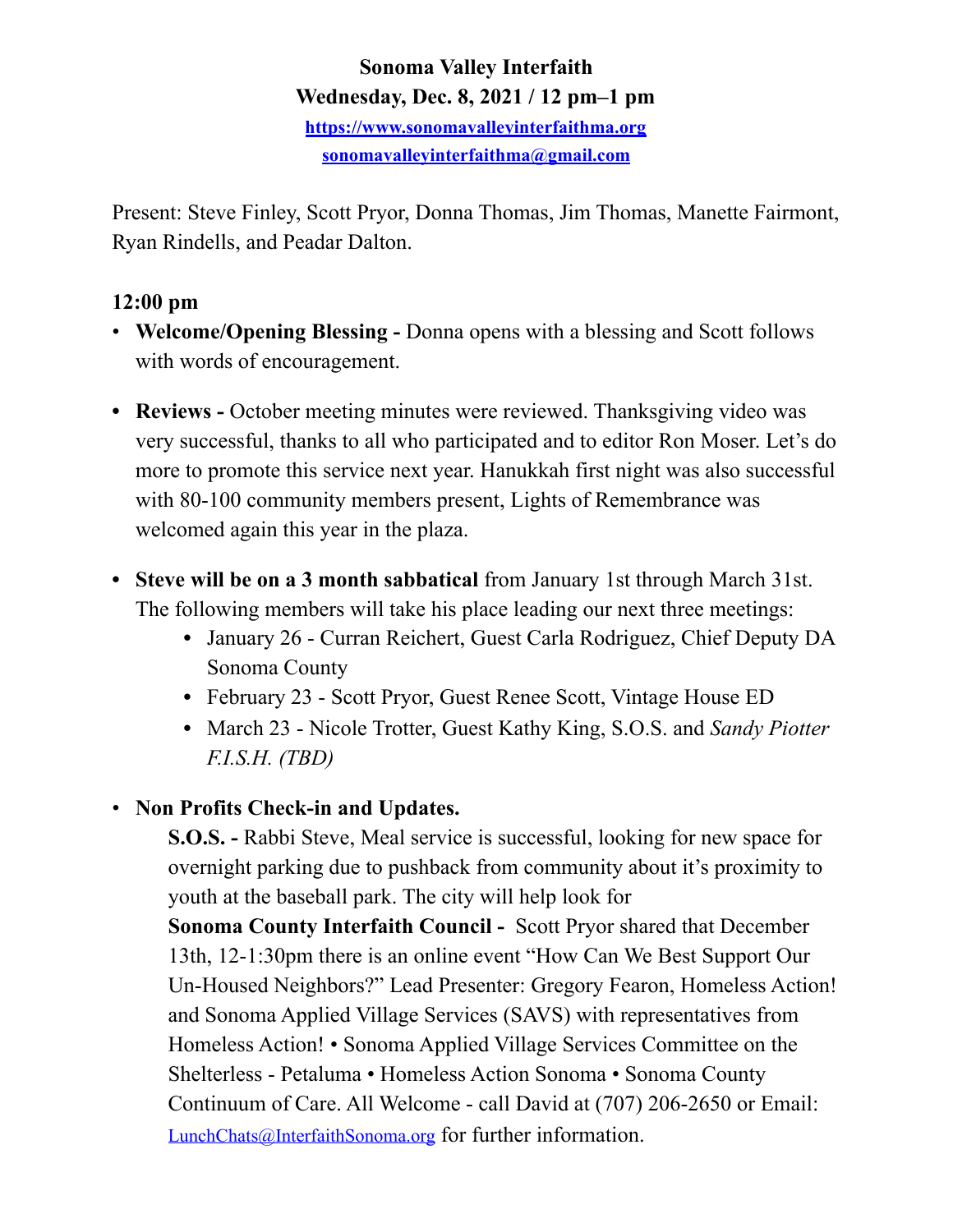**City Council -** ongoing discussion in regards to plans for SDC development. City council meets 1st and 3rd Wednesday of the month with public forum opportunities to speak. See more [here.](https://www.sonomacity.org/sonoma-city-council-selects-jack-ding-as-mayor-kelso-barnett-as-vice-mayor/)

**• Donation -** We have received a generous donation of \$5000 *"To be used exclusively for collaborative community support and interfaith activities."* Let's all come up with some ideas. Please send in your ideas in writing via email to our email **[sonomavalleyinterfaithma@gmail.com](mailto:sonomavalleyinterfaithma@gmail.com)** Suggestions for, an interfaith community calendar at year end, middle school support and help for aged/ seniors are all on the table.

# **12:30 pm**

## **• Guest: Annie Falandes, Homeless Action Sonoma (HAS)**

Annie began volunteering with the homeless two years ago and saw a need to change the stigma of the homeless community here in Sonoma Valley. She started Homeless Action Sonoma in hopes of getting rid of the disconnect between the housed and un-housed populations. "We believe that the homeless are members of our whole community. We are working to unite the whole community behind a working concept, so that our whole community can take responsibility for transitioning the unhoused into housing. This concept is based on four pillars to success:

### 1. EDUCATE

Without both the homeless community and the housed community educated to an understanding of the needs and fears of each, there can be no "one" community.

### 2. INTEGRATE

Create avenues where these two communities can get to know one another to alleviate the fears that exist in both, with an end goal being, create a desire to help and be helped.

## 3. INNOVATE

So much money has been put into homelessness and it hasn't reduced the numbers or made either community happy. It's time to innovate and approach the situation from different directions.

## 4. CREATE

When there is an understanding in the communities that there is a viable path out of homelessness, a successful facility can be built supported by these four pillars. They have purchased the property next to Baker and Cook for a transitional facility. It will have a teaching kitchen for hospitality job skill training. Folks will work with a case worker to get what they need to enter into the work force and be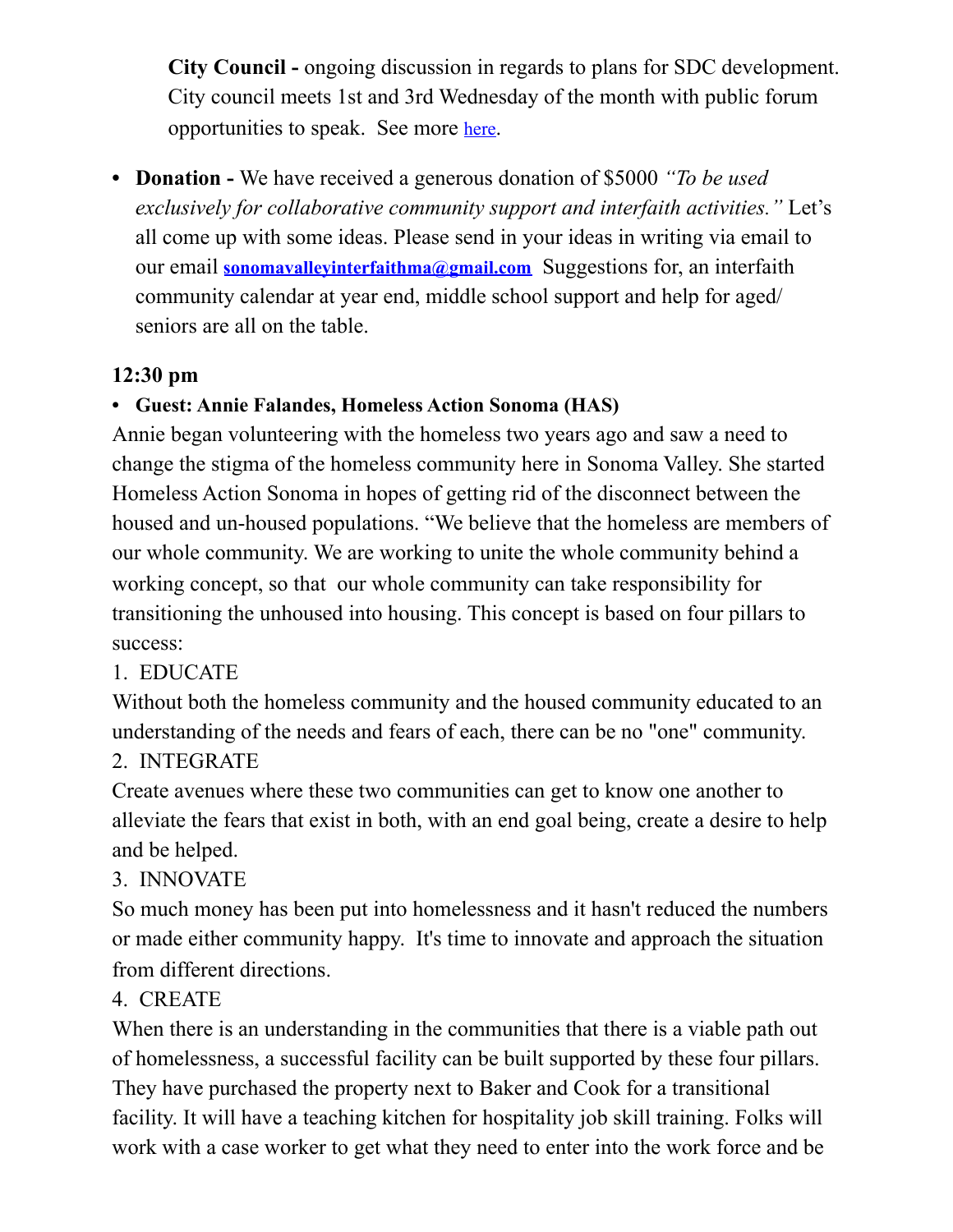on the path to finding their own housing. There are many services available for the homeless/un-housed but many folks don't have the technology or transportation to access it.

### **How can we help?**

Check out their recent newsletter [here.](https://www.hassonoma.org/newsletters/december-2021) Try to educate the community to no longer stereo type the un-housed. Ask for community members to join you in volunteering. Volunteer your time at any of the three active and successful HAS activities that are building community and solutions (sign up [here](https://www.hassonoma.org/programs.html)) :  $\sim$  Sunday night dinners - For the last two years we have been holding Sunday night dinners for all community members. It is an opportunity to get a hot meal on Sunday for the hungry and an avenue for the homeless and the housed to sit at a table together and get to know each other as fellow members of the same community.

 $\sim$  Befriending - With this program a housed person befriends a homeless person and with trust together they navigate the existing programs to get available help; ie. social security, social security disability, therapy, veterans benefits, section 8 housing, job training, mediCal EBT, clothing vouchers, bus passes, and so much more.

 $\sim$  Sonoma Professionals Share - This program matches a professional with a homeless person with the agreement that they would offer pro bono services for one year - such as, dentists, oral surgeons, life coaches, doctors, hairdressers, therapists and so many more. Other ways to donate [here.](https://www.hassonoma.org/take-action.html)

### **• Guest: Newly elected Mayor Jack Ding**

Mayor Ding was born in China and came to US in 1993 where he received his MBA. He has volunteered preparing taxes at La Luz with Spanish speaking community members, for veterans and for folks through S.O.S. He has no political agenda as the mayor but rather he wants to be a community worker in support of Sonoma as a whole. He is currently passionate about free wi-fi services for those in need especially in the Springs and is meeting with the city manager and wi-fi experts on how to make this happen. He is thankful that our community has a high voter turnout and interest in community topics and wants to make a living helping others. His term runs through December 2022. Please feel free to reach out to him at  $iack.dimg@sonomacity.org$  To read more see this article in The Sonoma Sun [here.](https://sonomasun.com/2021/12/02/jack-ding-is-sonomas-new-mayor/)

• **Other information** - Peadar's wife, Margarita, is on the board of the Sonoma Radio, FM KSVY 91.3. KSVY is a nonprofit  $501(c)(3)$  and not funded by any federal or state funds. They are solely funded by you the listener, grants, and